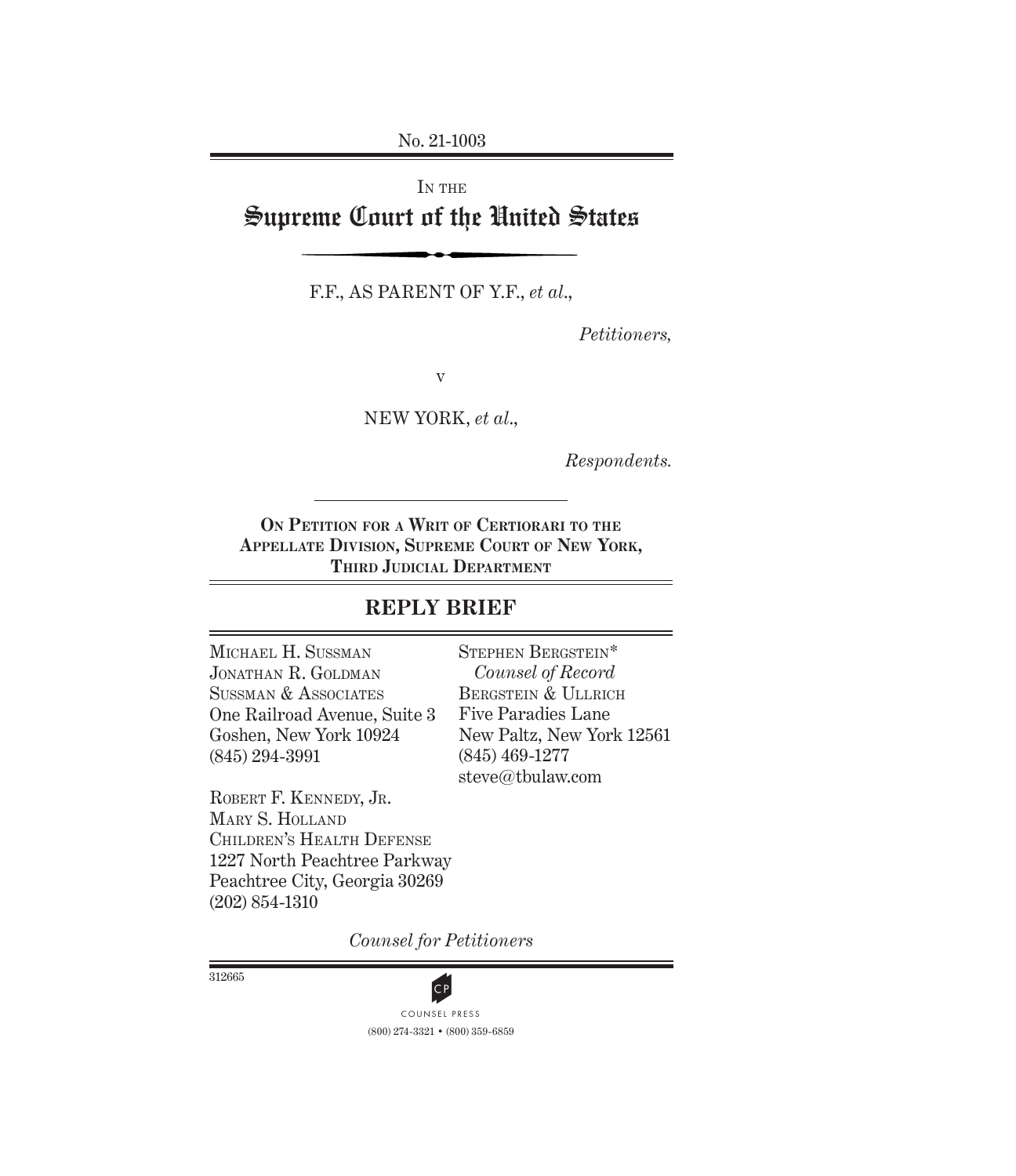#### **TABLE OF CONTENTS**

| Page                                                                                                                                                |
|-----------------------------------------------------------------------------------------------------------------------------------------------------|
| TABLE OF CONTENTS                                                                                                                                   |
| TABLE OF AUTHORITIES  ii                                                                                                                            |
| PRELIMINARY STATEMENT 1                                                                                                                             |
|                                                                                                                                                     |
| The repeal of the religious exemption<br>I.<br>was not neutral and was motivated by<br>active hostility toward religion $\dots \dots \dots \dots 2$ |
| II. The repeal of the religious exemption                                                                                                           |
|                                                                                                                                                     |

*i*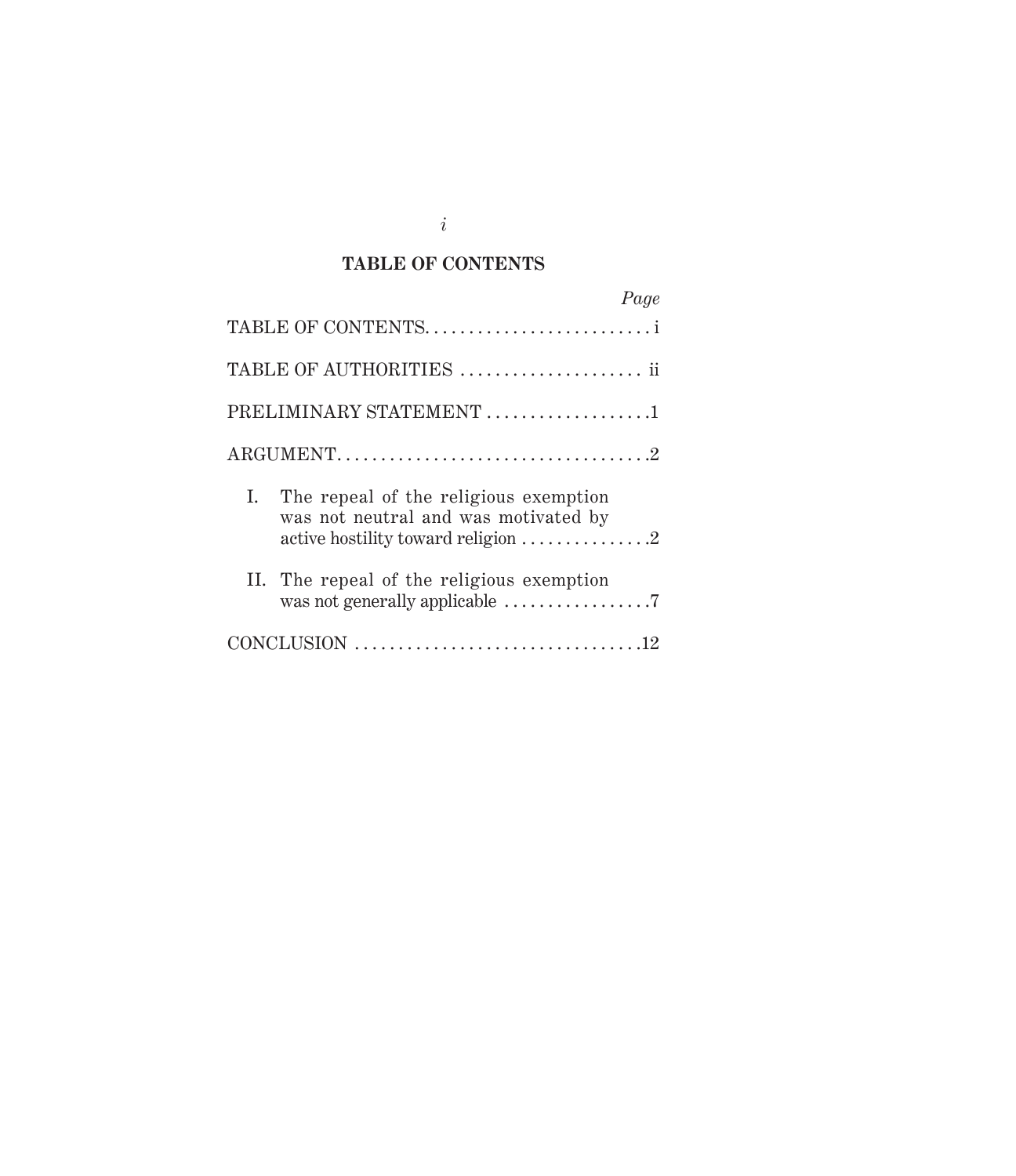## **TABLE OF CITED AUTHORITIES**

| ,,,, |
|------|
|------|

### **Cases**

| Church of Lukumi Babalu Aye, Inc. v.<br>City of Hialeah,                                                    |
|-------------------------------------------------------------------------------------------------------------|
| Doe v. Mills,                                                                                               |
| Doe v. Zucker,<br>520 F. Supp. 3d 218 (N.D.N.Y. 2021). 11                                                   |
| Dr. A. v. Hochul,                                                                                           |
| Fulton v. City of Philadelphia,                                                                             |
| Hunter v. Underwood,<br>471 U.S. 222 (1985). $\dots$ . $\dots$ . $\dots$ . $\dots$ . $4,5$                  |
| Masterpiece Cakeshop, Ltd. v.<br>Colo. Civil. Rights Comm'n.,<br>U.S. ___, ___, 138 S. Ct. 1719 (2018) 2, 4 |
| Tandon v. Newsom,                                                                                           |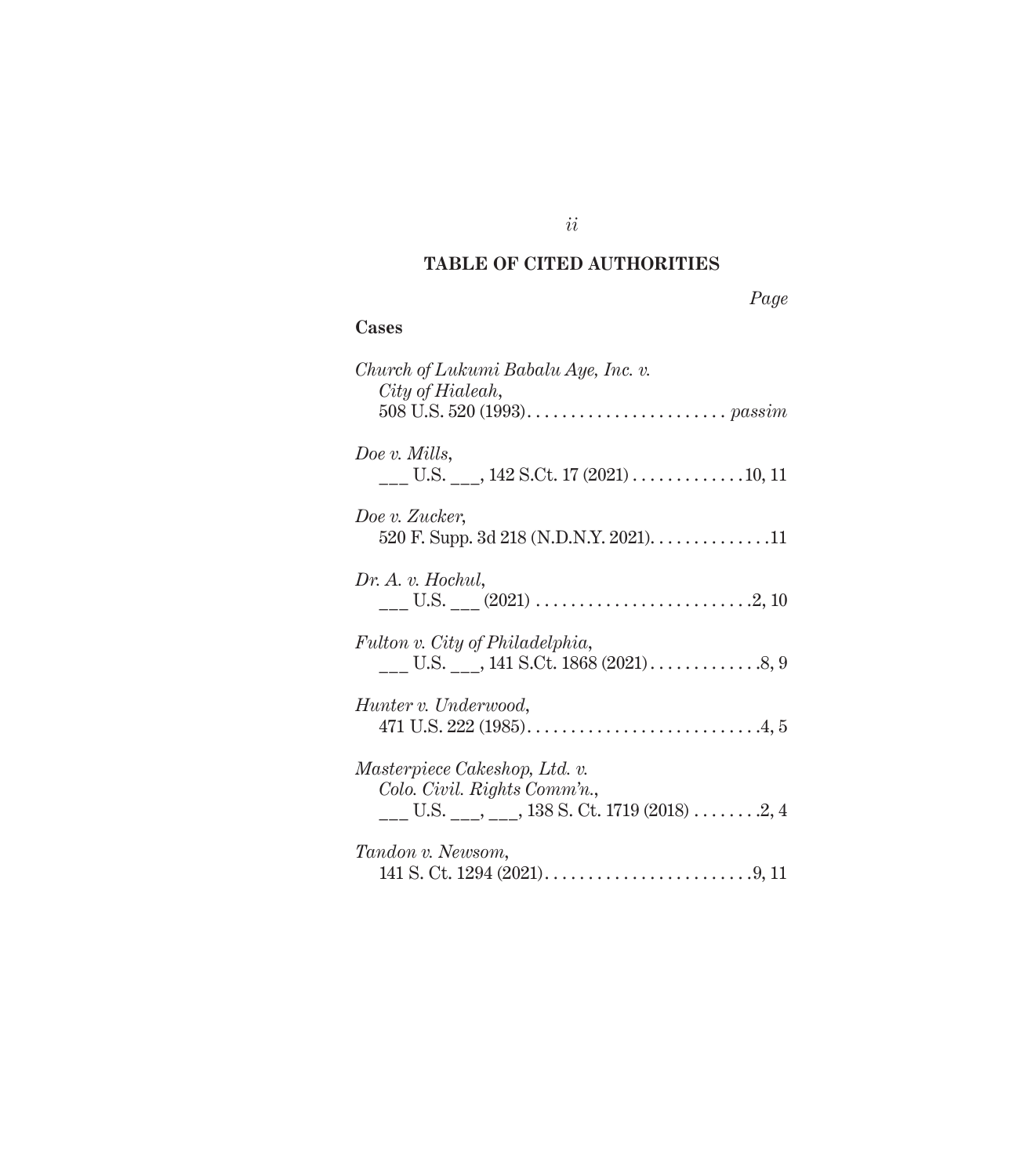### *Cited Authorities*

*Page*

| Village of Arlington Heights v.                                     |  |
|---------------------------------------------------------------------|--|
| Metro. Housing Dev. Corp.,                                          |  |
| 429 U.S. 252 (1977). $\dots$ . $\dots$ . $\dots$ . $\dots$ . $3, 4$ |  |

# **Statutues and Other Authorities**

*iii*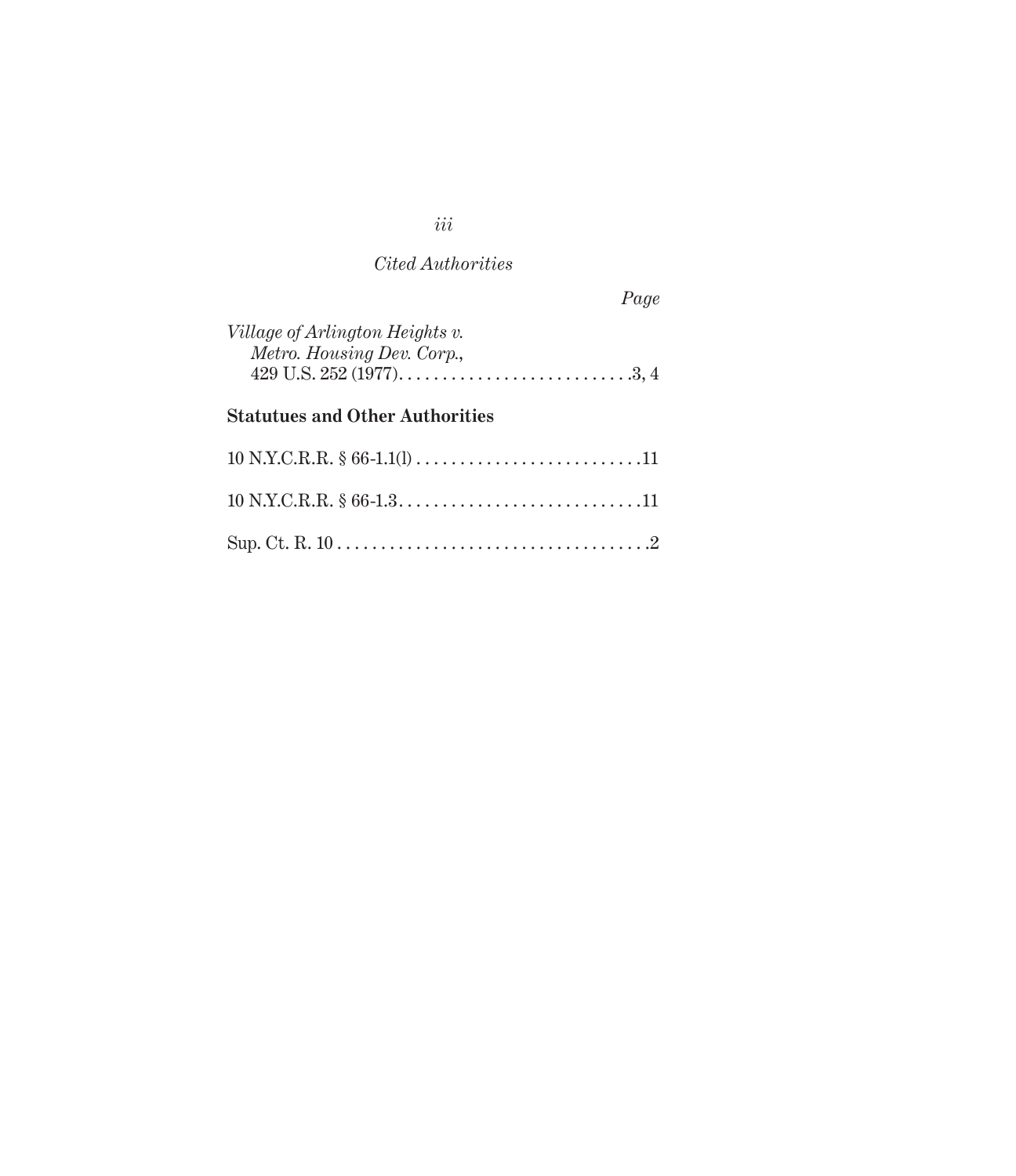#### **PRELIMINARY STATEMENT**

After more than fifty years of providing a religious exemption from its childhood vaccination requirement, New York State repealed this accommodation of religious freedom. Though several members of the legislature introduced the repeal bill in January 2019, neither its Assembly or Senate held committee hearings or engaged in any formal fact-finding before passing the legislation on June 13, 2019. This, even though it purported to act in response to a measles outbreak, which reached its apex in late 2018/early 2019, and where the law requires vaccination against numerous conditions *other* than measles. In lobbying for its passage, numerous legislators publicly mocked and ridiculed those seeking religious exemptions for their children, and the legislature left intact a medical exemption. And there is no dispute the repeal has put tens of thousands of students to the Hobson's choice of violating their sincerely-held religious beliefs or being denied the right to attend any manner of in-person schooling.

Whether this repeal, enacted under these circumstances, offends the First Amendment's fundamental guarantee of religious liberty is an issue of grave national import. This Court should grant certiorari to determine whether the State Court, which upheld the repeal, acted consistent with this Court's precedents.

In opposition, Respondents contend that certiorari should be denied because the State Court properly applied settled law and because this case presents a poor vehicle to address the question presented. Respectfully, Respondents are wrong. For the reasons set forth below and in the Petition, certiorari should be granted.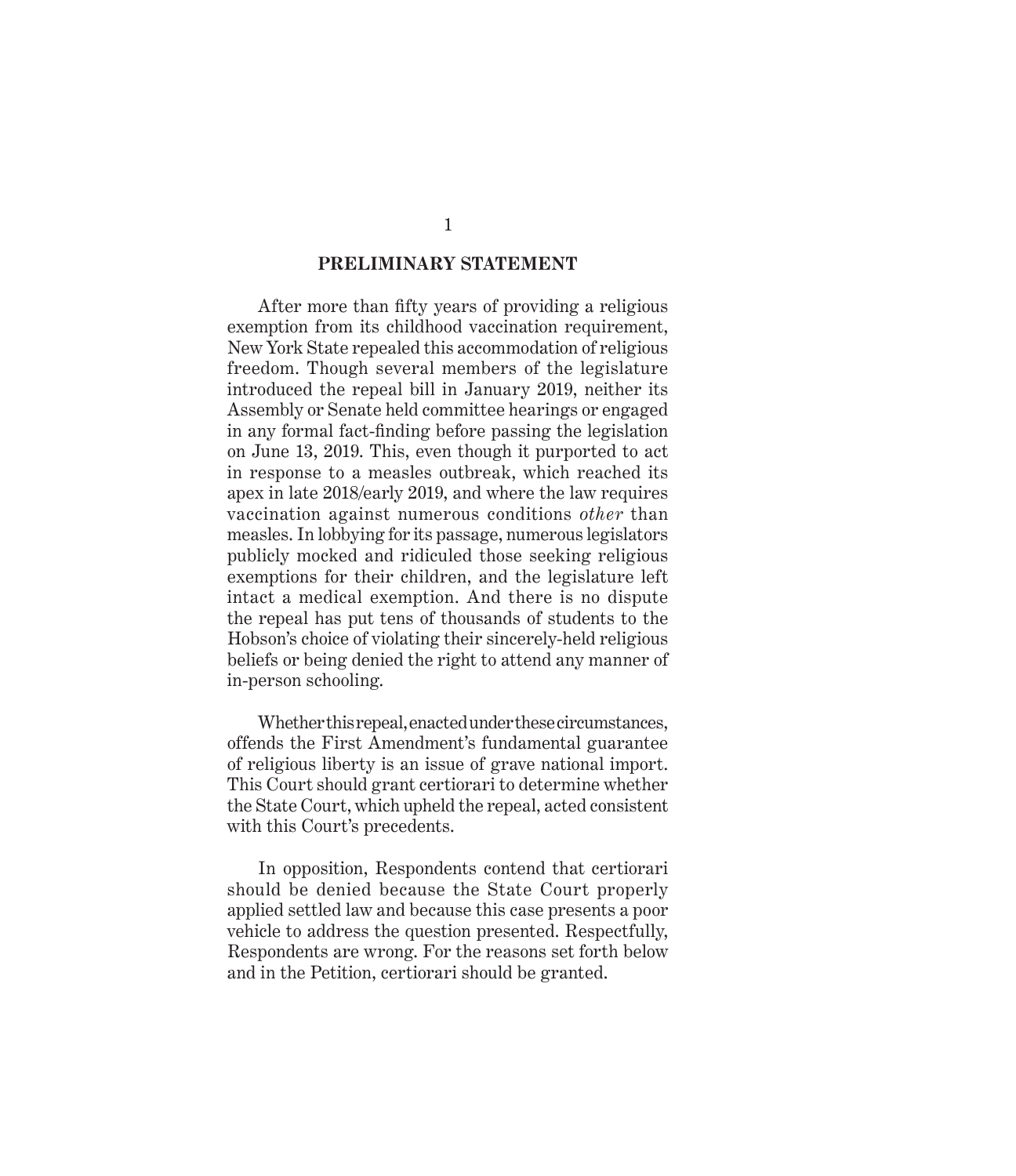### **ARGUMENT**

#### **I. The repeal of the religious exemption was not neutral and was motivated by active hostility toward religion.**

"The Constitution commits government itself to religious tolerance, and *upon even the slightest suspicion* that proposals for state intervention stem from animosity or distrust of its practices, all officials must pause to remember their high duty to the Constitution and to the rights it secures." *Masterpiece Cakeshop, Ltd. v. Colo. Civil. Rights Comm'n.*, \_\_\_ U.S. \_\_\_, \_\_\_, 138 S.Ct. 1719, 1731 (2018) (emphasis added). Thus, "where 'official expressions of hostility to religion' accompany laws or policies burdening free exercise, [the Court has] simply 'set aside' such polices without further inquiry." *Dr. A. v. Hochul*, \_\_\_ U.S. \_\_\_ (2021) (slip op. at 6) (Gorsuch, J., dissenting) (quoting *Masterpiece Cakeshop*, *supra*).

Respondents contend that the State Court recited and applied the appropriate legal standards and, thus, Petitioners' request for review is nothing more than "a classic example of error correction." *See* Resp. Opp. Br. at 14-15. But this Court grants certiorari to review whether "a state court . . . has decided an important federal question in a way that conflicts with relevant decisions of this Court." *See* Sup. Ct. R. 10. Thus, even if the State Court cited relevant precedent, including *Masterpiece Cakeshop* and *Church of Lukumi Babalu Aye, Inc. v. City of Hialeah*, 508 U.S. 520, 547 (1993), it misapplied them, and this Court should grant certiorari to correct this error and maintain the uniformity and supremacy of its precedents.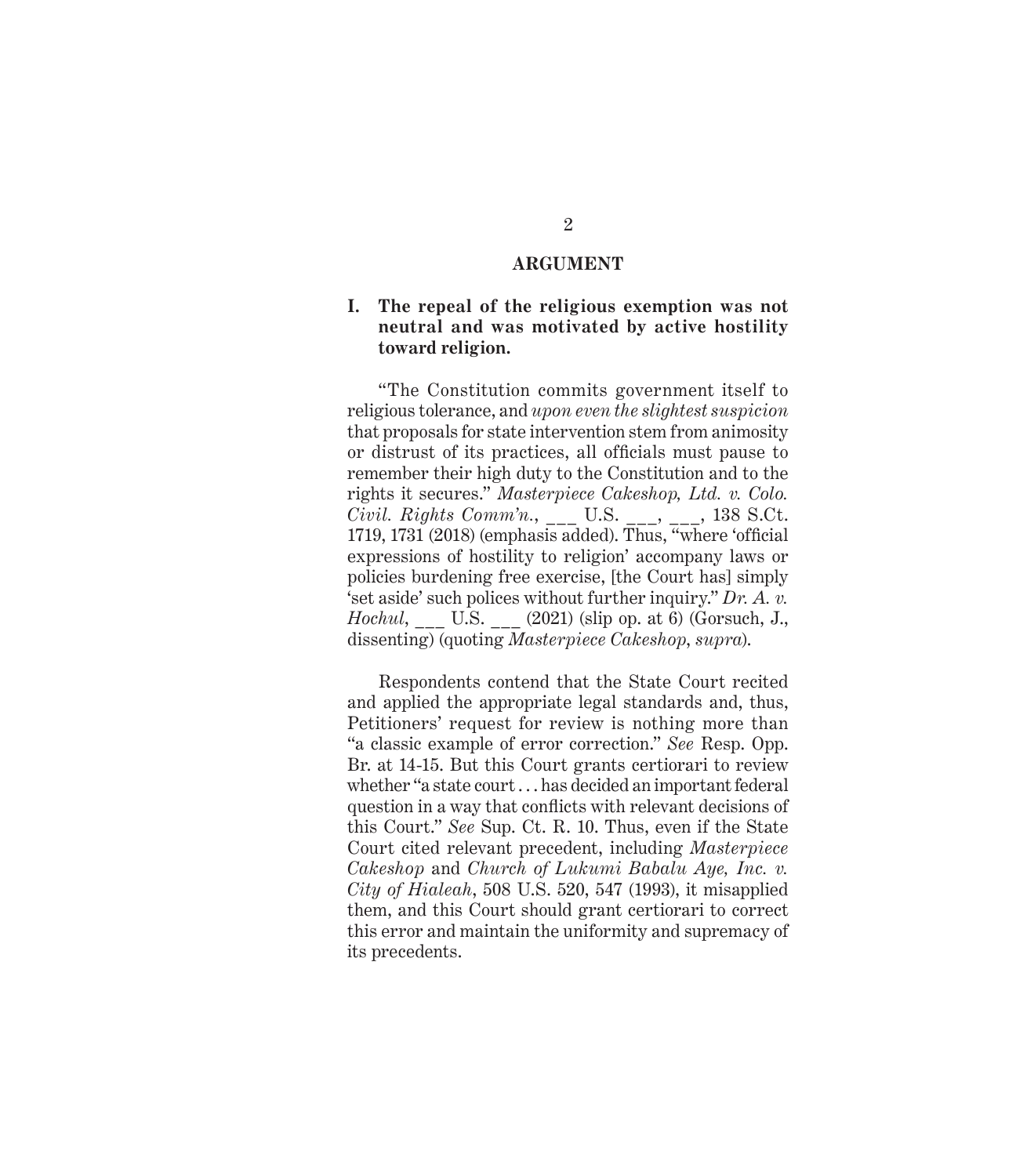Respondents next argue that the State Court did not err because it reviewed the legislative history of the repeal and concluded that a sincere concern for public health, not religious animus, motivated the legislature. *See* Resp. Opp. Br. at 15-16. But even if it was proper, at the motion to dismiss stage, for the Court to take judicial notice of, and consider, legislative debates and related materials when reviewing the sufficiency of Petitioners' Complaint, such sources do not resolve the question as a matter of law. To the contrary, they raise factual questions about the legislature's underlying motivation, and Petitioners should have been permitted to conduct discovery to develop the record relevant to answering these questions.

Indeed, even if the public health concerns truly motivated the repeal (which Petitioners do not concede, and their Verified Complaint explicitly disputes), such a conclusion does not exclude the possibility that it also acted because of other impermissible motives, such as religious hostility. As this Court has explained in the equal protection context, a plaintiff seeking to challenge legislative action as unconstitutionally discriminatory need not demonstrate that discrimination was its sole purpose. *See Village of Arlington Heights v. Metro. Housing Dev. Corp.*, 429 U.S. 252, 265 (1977); *see also Lukumi*, 508 U.S. at 540-42 (drawing on equal protection jurisprudence, including *Arlington Heights*, to guide Free Exercise neutrality inquiry). "Rarely can it be said that a legislature or administrative body operating under a broad mandate made a decision motivated solely by a single concern, or even that a particular purpose was the 'dominant' or 'primary' one." *Arlington Heights*, 529 U.S. at 265-66. Thus, a plaintiff need only show that that the impermissible classification was one motivating factor,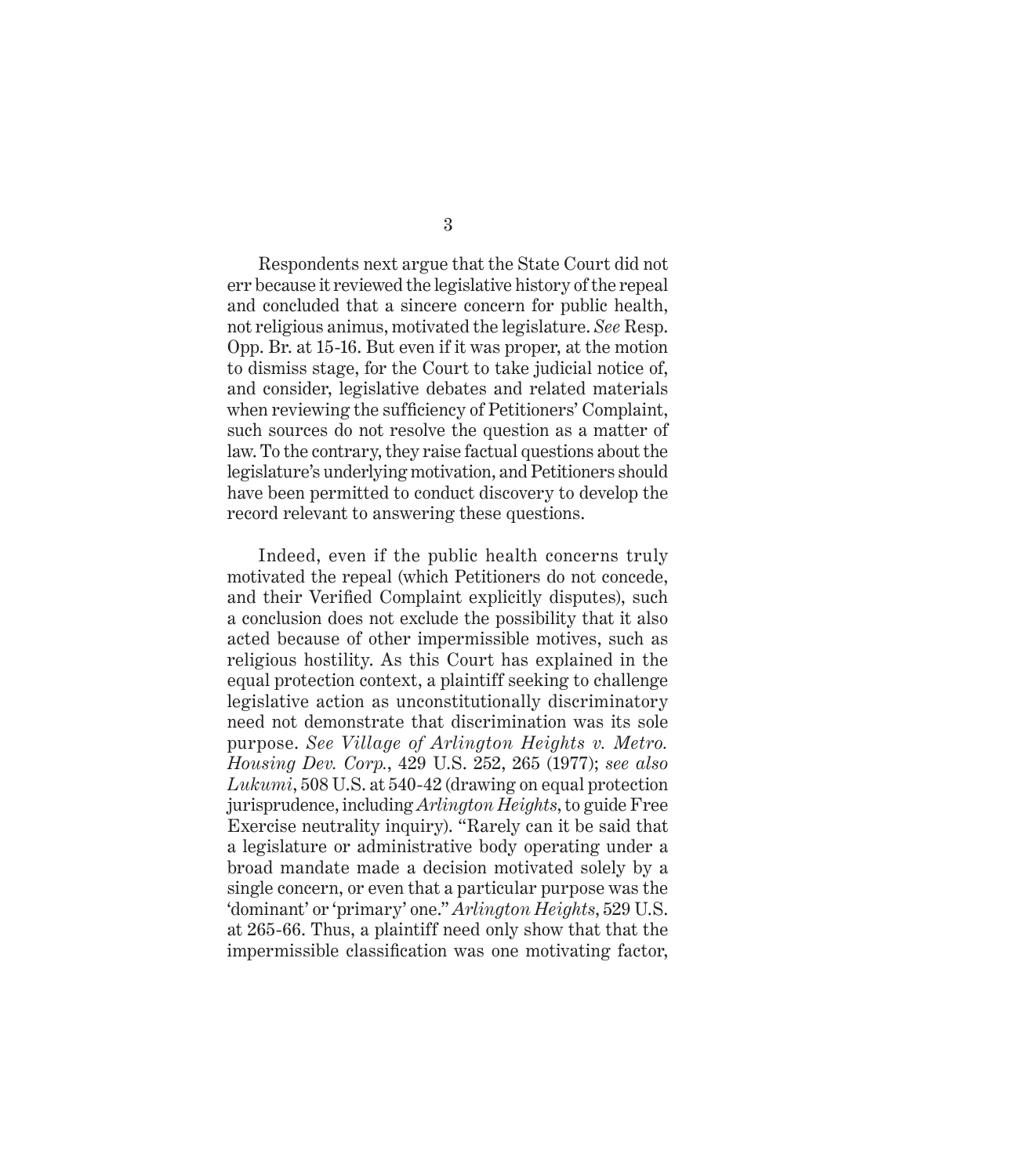potentially of many, influencing the challenged action. *See Id.*

Respondents counter that the State Court properly found that the pleading failed amply to raise an inference of religious animus because it cites comments by only five of about 200 legislators, which is insufficient to impute religious animus to the entire body. They contend further that, even if the cited remarks evince religious hostility of the same extent as those at issue in *Masterpiece Cakeshop*, that case is distinguishable because it involved a seven-member adjudicative body, which must be impartial as it decides individual cases, as opposed to a 200-member legislature, which must weigh and balance competing policy interests. Respondents' arguments are unpersuasive.

Addressing their second argument first, whatever the practical differences between an adjudicatory and legislative body, both are bound by the First Amendment. Indeed, this Court has repeatedly recognized that legislative bodies may not transgress constitutional mandates and that inquiry into their motivations is not only permissible, but necessary to determine the constitutionality of their actions. *See, e.g., Arlington Heights, supra*. In *Lukumi*, the Court struck down a city ordinance, enacted by a legislative body, as intentionally directed at the challengers' religious practice. Some of the key evidence supporting the Court's conclusion included religiously hostile comments by city council members. *See Lukumi*, 508 U.S. at 541-42.

Respondents also cite *Hunter v. Underwood*, 471 U.S. 222, 228 (1985), for the proposition that, the larger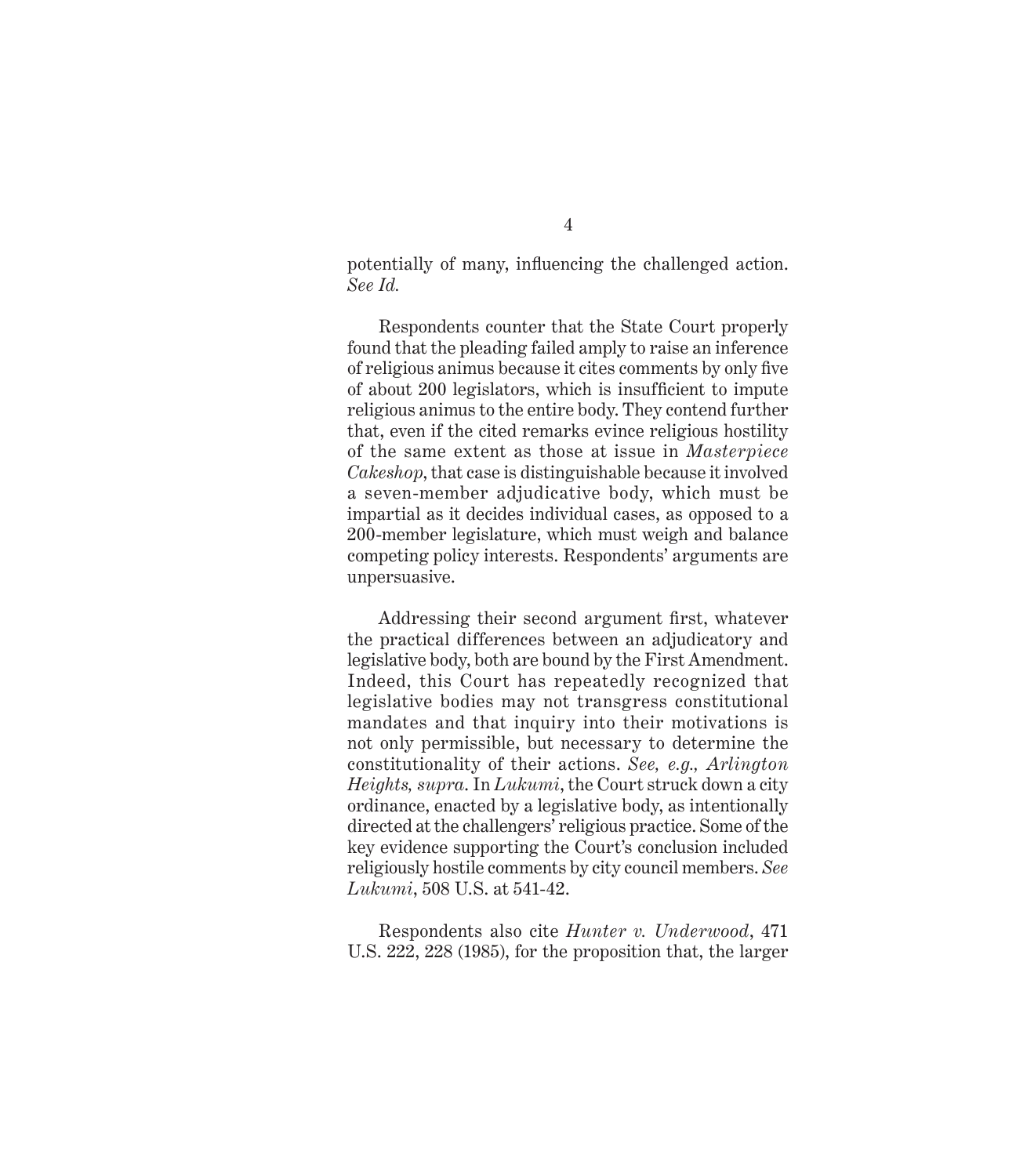the legislative body, the more difficult it is to determine the motivations of the individual legislators. *See* Resp. Opp. Br. at 19. But that does not mean that a legislature's motives can never be judicially determined. Indeed, in *Hunter*, the Court concluded that a provision of Alabama's constitution, was motivated at least in part by an intent to discriminate on the basis of race. *Hunter* also reaffirms that, to warrant invalidation, the improper motive need not be the sole purpose, but rather only a substantial motivating factor, underlying the enactment. 471 U.S. at 231-32.

As for the sufficiency of the pleading, under *Arlington Heights*, at the motion to dismiss stage, Petitioners' allegations of religious animus and non-neutrality raised an inference that religious hostility was a motivating factor underlying the repeal. Not only does it cite specific comments by various legislators, the Complaint also notes that that the Legislature, though claiming to have acted solely for public health reasons in response to a measles outbreak that started in late 2018, waited six months after introducing the bill in January 2019, conducted no committee hearings on the matter, and then enacted the repeal after the measles outbreak had effectively abated. Moreover, while the Legislature purported to act in response to a recent outbreak, similar legislation had been introduced in at least three prior legislative sessions, when there was no such outbreak and, notably, the law requires vaccination against numerous conditions *other* than measles. This historical background, timing of events and departure from the normal legislative process (*e.g.*, failure to conduct committee hearings), when viewed together as part of the totality of circumstances, including the various legislators' comments, raises the inference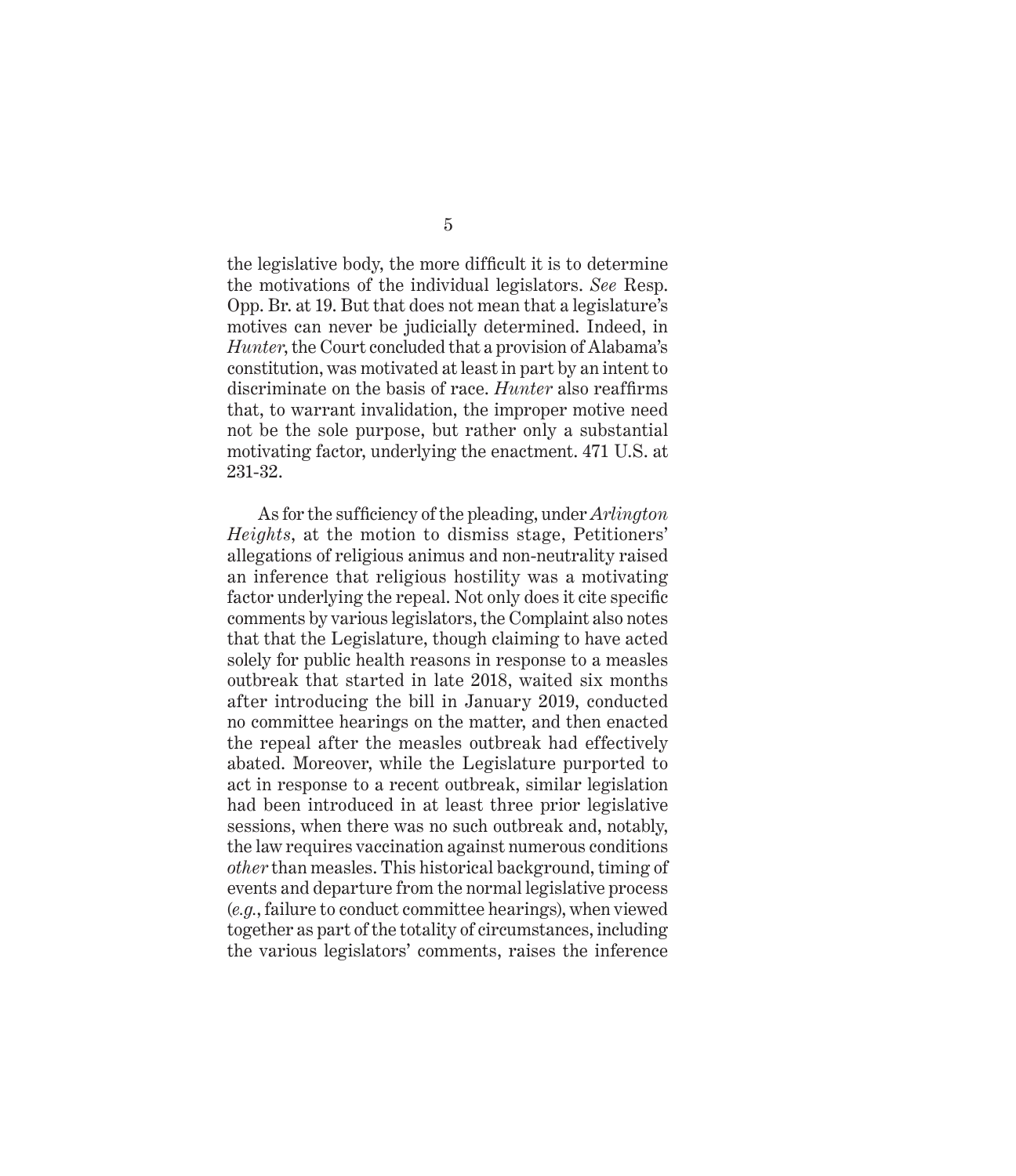that the repeal was not neutral but motivated at least in part by religious hostility.

Also illustrating the repeal's non-neutrality is its overand under-inclusiveness. *See* Pet. at 29-31. Respondents counter that this argument was "neither pressed nor passed upon below." Resp. Opp. Br. at 20. But that is not entirely accurate. For starters, Petitioners' Complaint points out the repeal's under-inclusivity resulting from the maintenance of a medical exemption and inapplicability of the vaccination requirement to college students and adult staff. *See* Complaint ¶ 134 ("No compelling state interest exists to selectively eliminate the religious exemption where, as here, the State maintains both the medical exemption from vaccinations, has allowed college students to retain their religious exemptions . . . and has allowed adult staff and personnel at the same public and private schools to remain un- or under-vaccinated by its standards."). Before the Appellate Division, Petitioners also argued that the repeal's over- and under-inclusiveness demonstrate non-neutrality. *See* App. Br. at 31-32 ("The Verified Complaint plausibly alleges that this course of conduct had little to do with public health. Indeed, the action was both over-inclusive and under-inclusive – it lacked any studied consideration and there was no public process, hearings or ratiocination matching a matter of this import."); *Id.* at 41 ("The medical affidavit Supreme Court cites does not show that those with a religious exemption pose any, and certainly not a greater, threat to the public than adults in schools who are unvaccinated or those children with medical exemptions who are unvaccinated. Similarly, Supreme Court has not justified this 'nuclear option' – throwing thousands of healthy children out of all schools, public and private – was necessary without having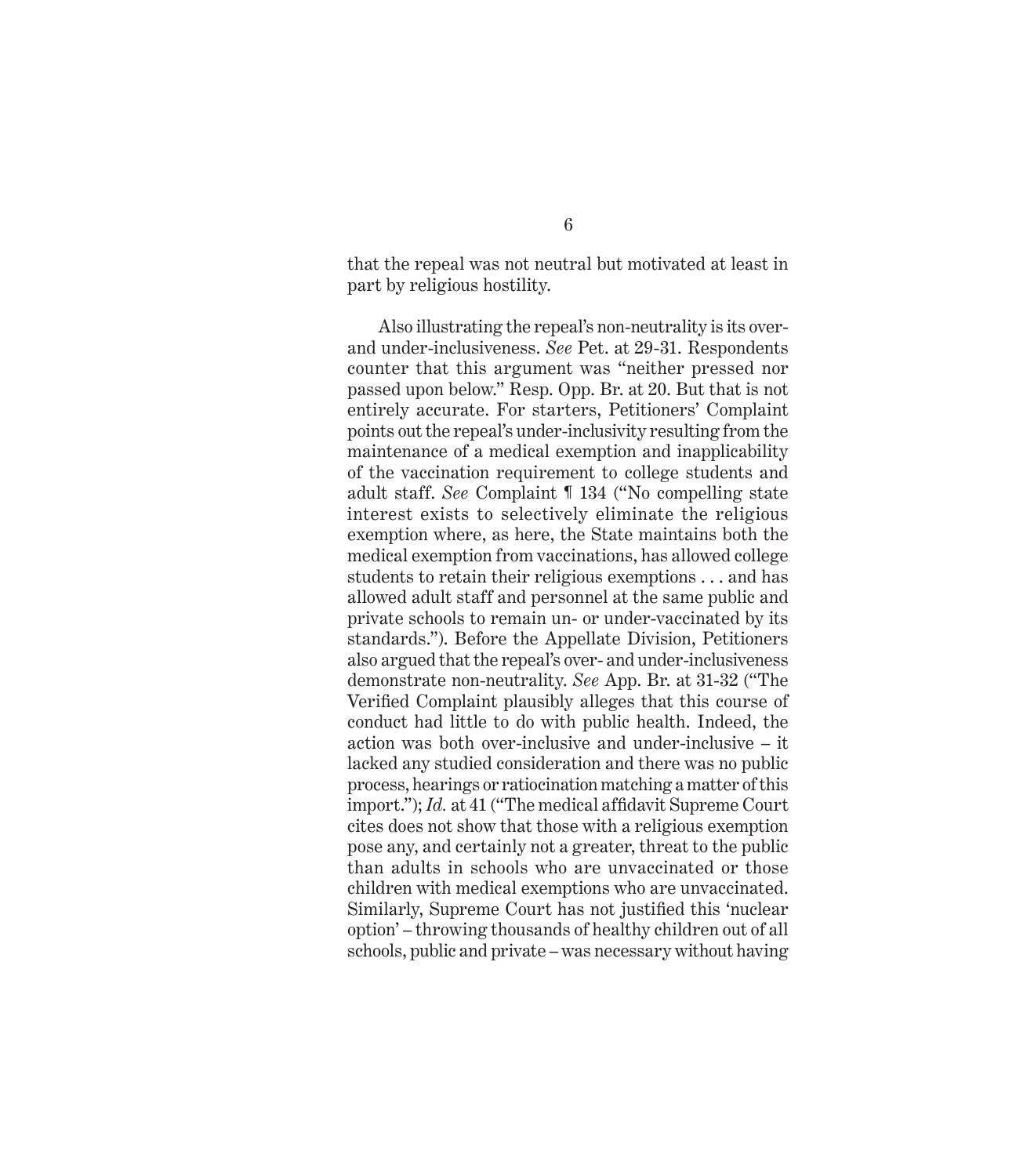examined less restrictive means to maintain public health available to State health authorities. Nor does the Court justify how excluding these students from schools, yet not from museums, parks, shops, libraries, or any other public place, protects the public health.").1

Respondents also contend that this Court's intervention is unwarranted because Petitioner's non-neutrality argument does not implicate a split in authority and relies entirely on *Lukumi*, which is settled law. *See* Resp. Opp. Br. at 21. But this argument misses the point – whether or not there is a split of authority amongst the lower courts, the State Court decided the issue of neutrality in a manner that conflicts with this Court's precedents, and this presents an appropriate basis for this Court's intervention. *See* Sup. Ct. R. 10.

#### **II. The repeal of the religious exemption was not generally applicable.**

"A law is not generally applicable if it invites the government to consider the particular reasons

<sup>1.</sup> *See also* App. Br. at 42, arguing under-inclusivity as demonstrating lack of general applicability, an argument that also demonstrates non-neutrality. Petitioners argued: "Moreover, Supreme Court erred in holding that the law here is one of general applicability – indeed, its under-inclusiveness entirely undermines this conclusion. New York State does not require that adults working in its schools – whether as teachers, cafeteria workers, bus drivers, coaches, and custodians – demonstrate that they have current immunity or up to date vaccinations. Students 18 years of age or older need not be vaccinated, thus permitting students aged 18-21 with religious exemptions to continue education in all high schools." *Id.*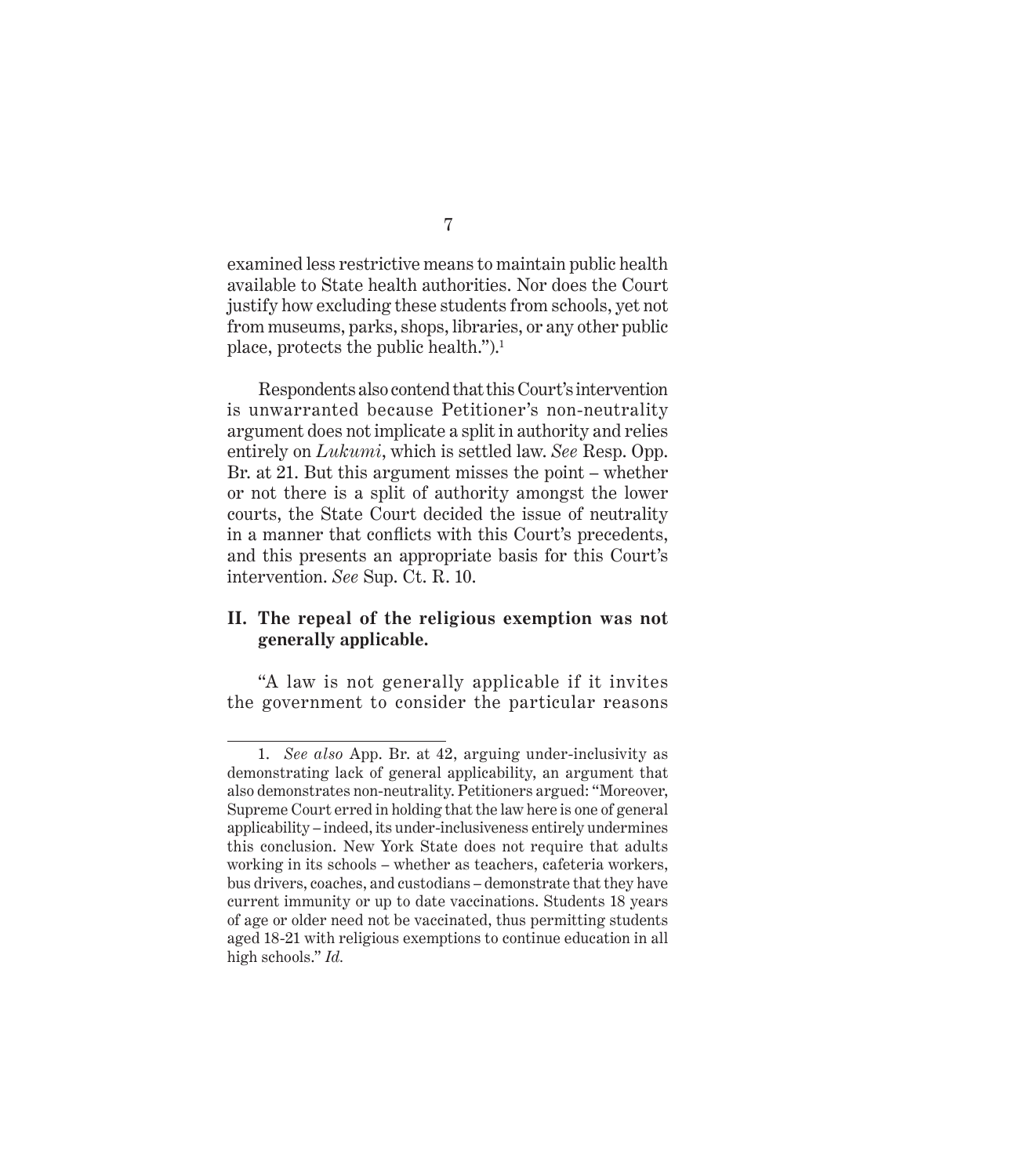for a person's conduct by providing a mechanism for individualized exemptions." *Fulton v. City of Philadelphia*, \_\_\_ U.S. \_\_\_, 141 S.Ct. 1868, 1877 (2021). A "law also lacks general applicability if it prohibits religious conduct while permitting secular conduct that undermines the government's asserted interests in a similar way." *Id.*

By its very terms, the repeal legislation applies only to the religious exemption. Furthermore, the resulting vaccination scheme continues to allow for a medical exemption and does not otherwise apply to students over age 18 or to adult faculty, staff or visitors.

Respondents argue that Petitioners neither advanced this argument in the trial or appellate courts nor pressed it when seeking leave to appeal to the Court of Appeals. *See* Resp. Opp. Br. at 23-25. But this argument parses the record below too finely. Throughout this proceeding, Petitioners' primary claim was under the First Amendment and, throughout, they argued that the repeal was not a neutral law of general applicability under *Smith*. Indeed, in their brief to the Appellate Division, Petitioners argued that the repeal is not generally applicable because, *inter alia*, it allows students with medical exemptions to attend school. *See* App. Br. at 41-42. To be sure, Petitioners stressed and prioritized certain arguments more than others, but their First Amendment attack was a unified one. Moreover, irrespective of the level of emphasis Petitioners attributed to the issue of general applicability, it is clear that, in upholding the constitutional validity of the repeal, the Appellate Division held the law was generally applicable. *See* Pet. App. B at 11a-12a. As such, the issue was plainly passed upon below, and Petitioners are permitted to re-prioritize and hone their arguments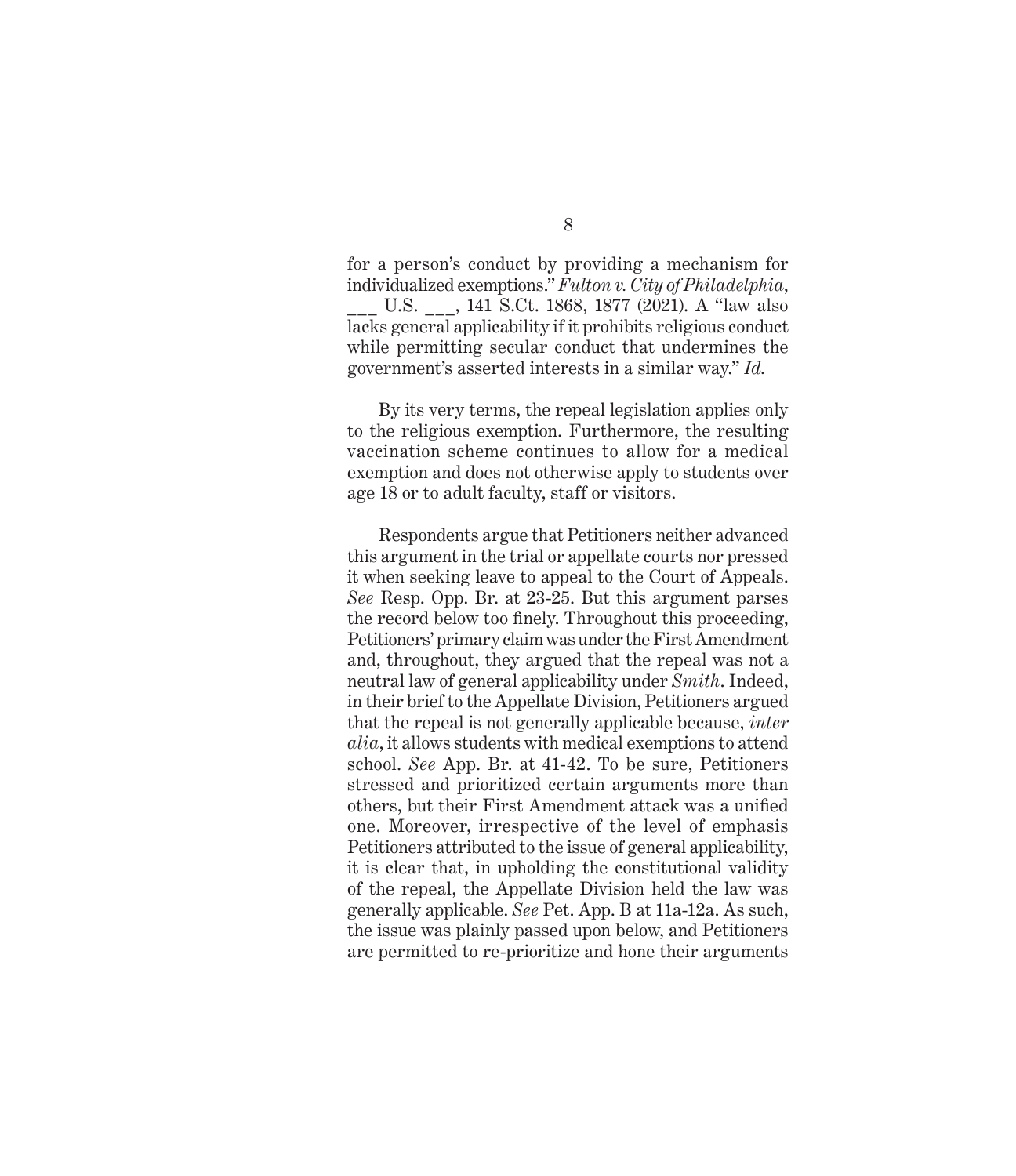as they seek review of that decision. This is not a case where Petitioners are advancing a wholly new claim or argument divorced entirely from the issues pressed and passed upon below.

Respondents also argue that Petitioners inexcusably failed to cite this Court's decisions in *Fulton* and *Tandon v. Newsom*, 141 S.Ct. 1294 (2021) below, and they highlight Petitioners' error in Point III of their Petition, arguing for the alternative remedy of a GVR disposition, where they asserted that *Tandon* was decided *after* they sought leave to appeal to the Court of Appeals. *See* Resp. Br. at 23-24. To be sure, we concede that *Tandon* was decided *before* Petitioners sought leave to appeal to the Court of Appeals, and we regret the unintentional error in stating otherwise. *See* Pet. at 35. But there is no dispute that both *Fulton* and *Tandon* were decided *after* the Appellate Division entered its March 18, 2021 Opinion and Order and, thus, were not available for Petitioners to argue to that Court, whose decision is the subject of their Petition. Respondents acknowledge that *Fulton* was decided after Petitioners sought leave to appeal, but they contend that Petitioners were obligated to notify the Court of this decision while their motion was *sub judice*. *See* Resp. Opp. Br. at 24. But while *Fulton* and *Tandon* clarified and elucidated the general applicability inquiry, as Respondents themselves point out, the argument was available prior to these cases. Indeed, Petitioners acknowledged this in their Petition, when they noted, in arguing for a GVR disposition in light of *Fulton* and *Tandon*, that "substantive review by this Court is warranted based upon the State court's departure even from the pre-*Fulton* and *Tandon* line of cases." Pet. at 35. In other words, while *Fulton* and *Tandon* aide in the analysis, failure to bring them to the Court of Appeals' attention should not preclude certiorari.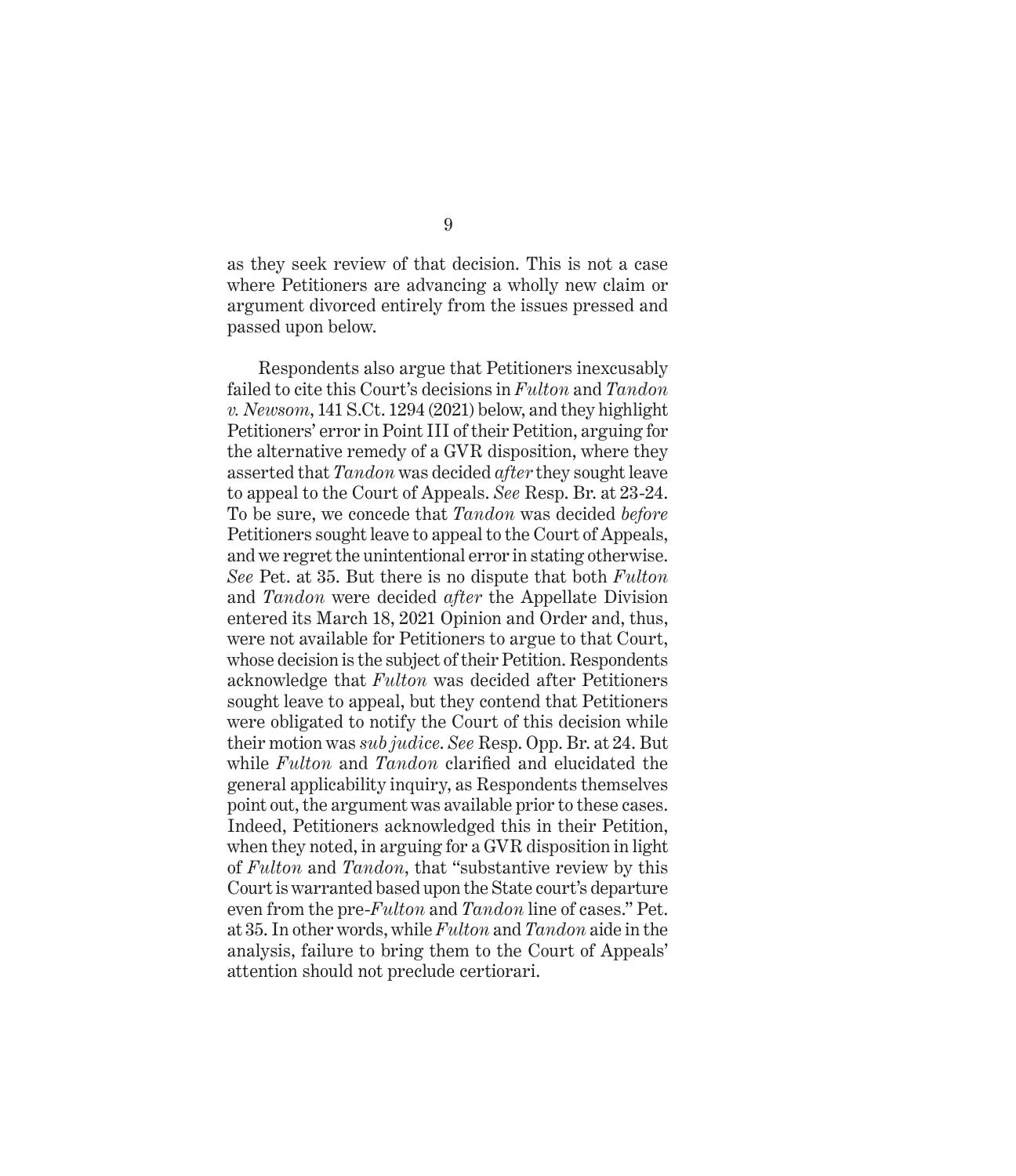Respondents next contend that Petitioners failed to plead or otherwise present sufficient facts demonstrating "that the law's medical exemption or its inapplicability to adults threatens the State's interests underlying the school vaccination law to the same or similar degree as the religious exemption did." Resp. Br. at 26. In support of this proposition, they cite and contrast *Lukumi* on the ground that, there, "substantial trial testimony" supported the conclusion; of course, here, there was no trial, and the Complaint was dismissed before Petitioners could even develop the record through discovery.

But even more to the point, as demonstrated by Justice Gorsuch's dissent in *Hochul*, the issue of whether the medical exemption undermines the State's asserted interest in a manner similar to the religious exemption must be examined on an individual basis. *See Hochul, supra* (slip op at 11-13). "Laws operate on individuals; rights belong to individuals. And the relevant question here involves a one-to-one comparison between the individual seeking a religious exemption and one benefiting from a secular exemption." *Id.* at 12. There can be no question that a student under 18 who is unvaccinated for medical reasons is just as capable as transmitting a communicable disease as a similarly aged student unvaccinated for religious reasons. *See Doe v. Mills*, \_\_\_ U.S. \_\_\_, 142 S.Ct. 17, 20 (2021) (Gorsuch, J., dissenting) ("But Maine does not suggest a worker who is unvaccinated for medical reasons is less likely to spread or contract the virus than someone who is unvaccinated for religious reasons."). To the extent Respondents contend that there are a greater number of religious exemptions, or that they cluster in certain areas, that argument should be assessed under the strict scrutiny analysis. *Hochul*, *supra* (slip op at 13).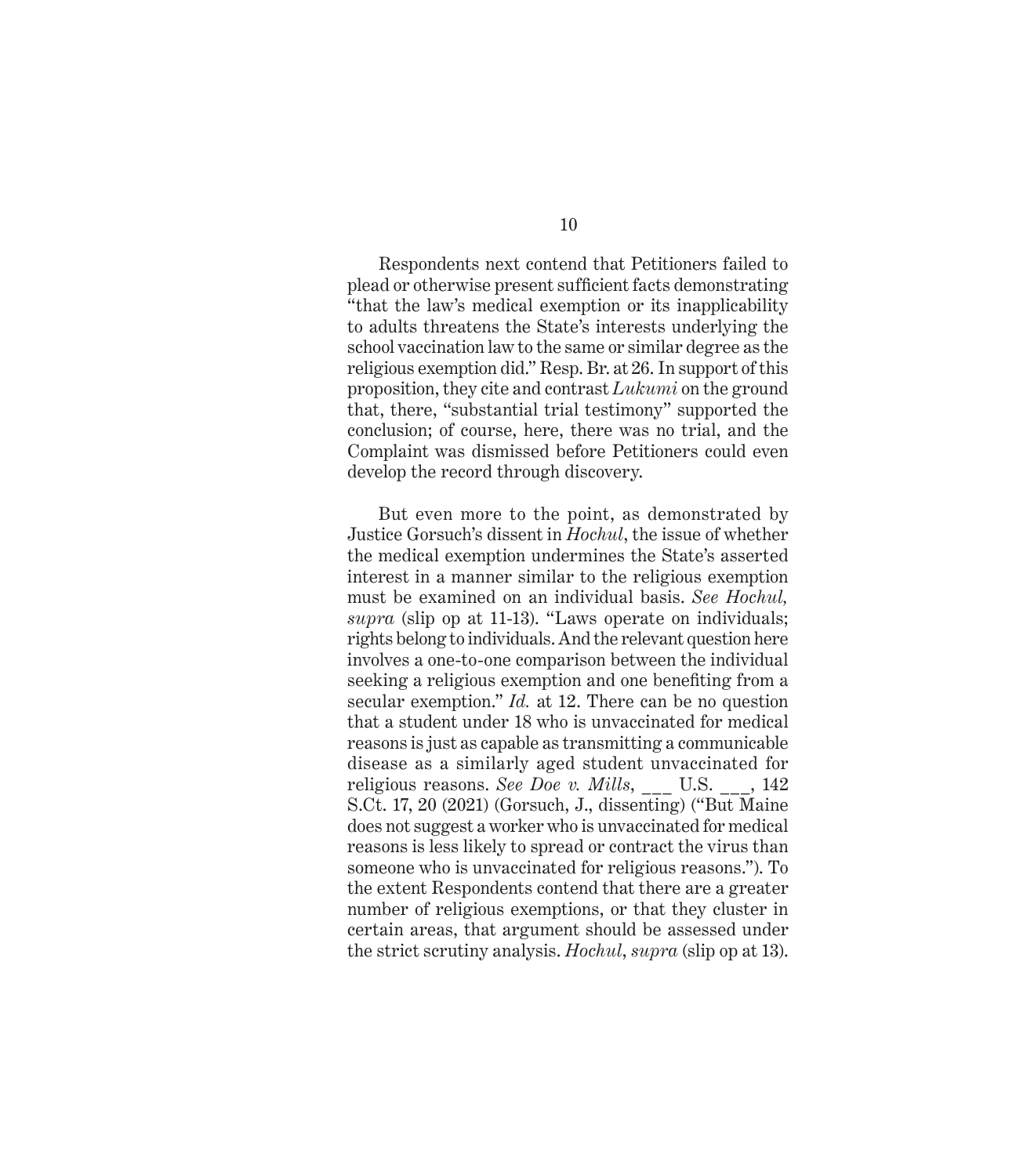Petitioners amply alleged, on an individualized basis, that eliminating the religious exemption while maintaining the medical exemption and not expanding the vaccination requirement to everyone, renders the repeal and resulting statutory scheme not generally applicable. *See* Complaint ¶ 134.

Respondents next contend that the vaccination scheme does not provide for individualized exemptions because the medical exemption is objectively defined and its issuance not left to any official's "sole discretion." *See* Resp. Opp. Br. at 27. This argument is misplaced. First, while regulations define the outer contours of what qualifies for a medical exemption, *see* 10 N.Y.C.R.R. § 66-1.1(l), the same regulations leave it to local school officials to decide whether the applicant has met this standard and whether to issue the exemption, *see* 10 N.Y.C.R.R. § 66-1.3; *Doe v. Zucker*, 520 F.Supp.3d 218, 256-57 (N.D.N.Y. 2021) ("Thus, Plaintiffs have failed to allege 'that there is no rational connection' between the delegation of authority to the local school districts, where the Plaintiff children reside, to decide requests for medical exemptions and 'the promotion of public health, safety or welfare.'"). Thus, the medical exemption is subject to a level of individualized discretion. But, more critically, by codifying a secular medical exemption to the exclusion of religious exemptions, the vaccination scheme treats a secular objection more favorably than a religious one and, thus, is not generally applicable. *See Tandon*, 141 S.Ct. at 1296; *Mills*, 142 S.Ct. at 19. Whether such differential treatment is justified is a question to be addressed under the strict scrutiny analysis. The same is true with respect to Respondents' arguments that the repeal is neither overnor under-inclusive. *See* Resp. Opp. Br. at 27-30.